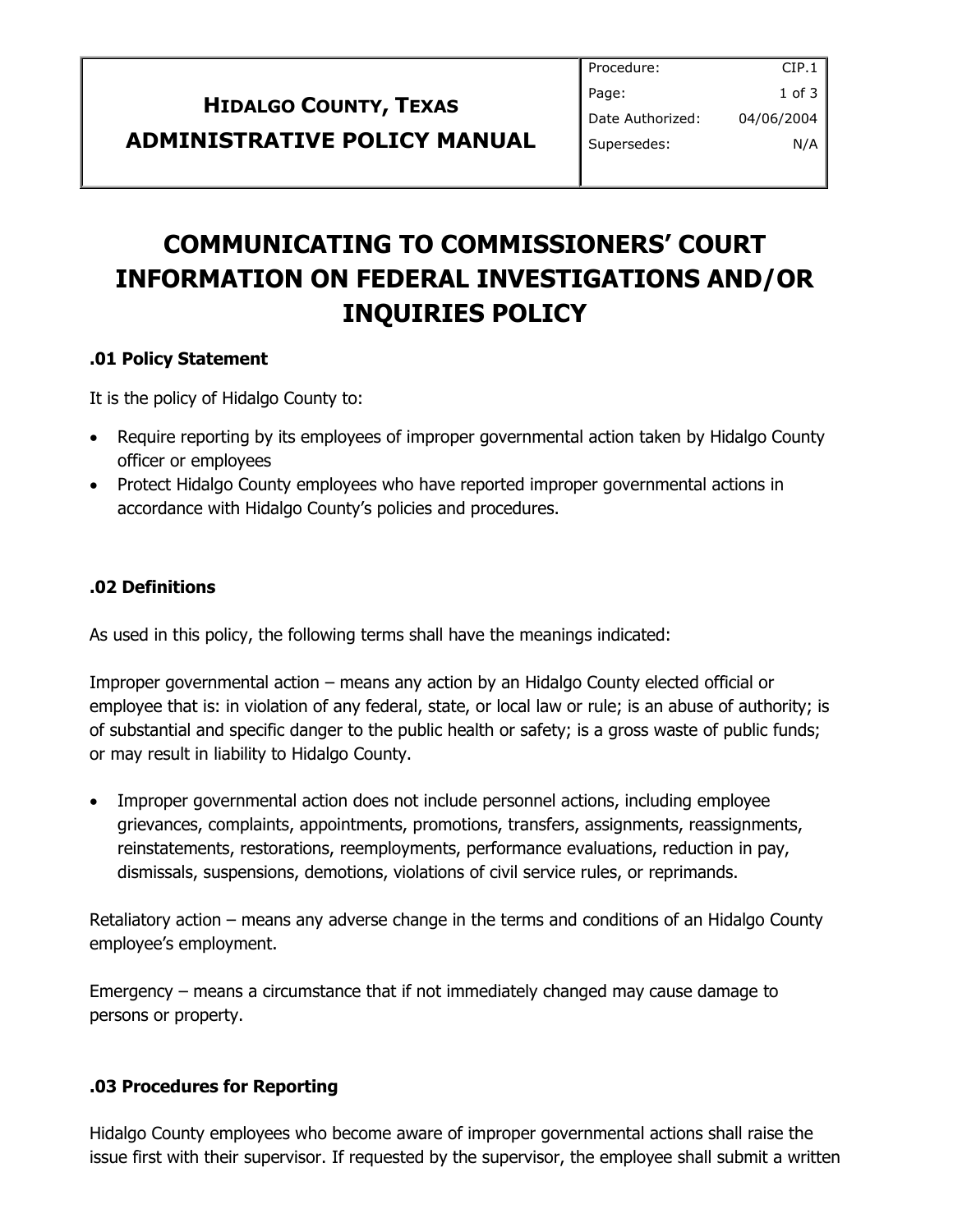| <b>HIDALGO COUNTY, TEXAS</b>        | $ $ Page:        |
|-------------------------------------|------------------|
|                                     | Date Authorized: |
| <b>ADMINISTRATIVE POLICY MANUAL</b> | Supersedes:      |

Procedure: CIP.1 2 of 3 04/06/2004 N/A

report to the supervisor, or to some person designated by the supervisor, stating in detail the basis for the employee's belief that an improper governmental action has occurred. Where the employee reasonably believes the improper governmental action involves his or her supervisor, the employee may raise the issue directly with the department head if applicable or the Commissioner Court's liaison to the department in which the employee or such other person as may be designated by the Commissioners Court to receive reports or improper governmental actions.

The department head, the Commissioners Court liaison to the department in which the employee is employed, or the person designated by Commissioners Court, as the case may be, shall take prompt action to assist Hidalgo County in properly investigating the report of improper governmental action. Hidalgo County elected officials and employees involved in the investigation shall keep the identity of reporting employees confidential to the extent possible under law, unless the employee authorizes the disclosure of his/her identity in writing. After an investigation has been completed, the employee reporting the improper governmental action shall be advised of a summary of the results of the investigation, except that personnel actions taken as a result of the investigation may be kept confidential.

Hidalgo County employees may report information about improper governmental action directly to the appropriate government agency with responsibility for investigating the improper action if the Hidalgo County employee reasonably believes that an adequate investigation was not undertaken by Hidalgo County to determine whether an improper governmental action occurred, or that insufficient action has been taken by Hidalgo County to address the improper governmental action or that for other reasons the improper governmental action is likely to recur

Hidalgo County employees who fail to make a good-faith attempt to follow Hidalgo County procedures in reporting improper governmental action shall not receive the protections provided Hidalgo County in these procedures.

### **.04 Protection Against Retaliatory Action**

Hidalgo County officials and employees are prohibited from taking retaliatory action against an Hidalgo County employee because he/she has in good faith reported an improper governmental action in accordance with these policies and procedures.

Employees who believe that they have been retaliated against for reporting an improper governmental action shall devise their department head, the Commissioners Court liaison for the department in which the employee is employed, or the person designated by Commissioners Court. Hidalgo County shall investigate and address complaints of retaliation.